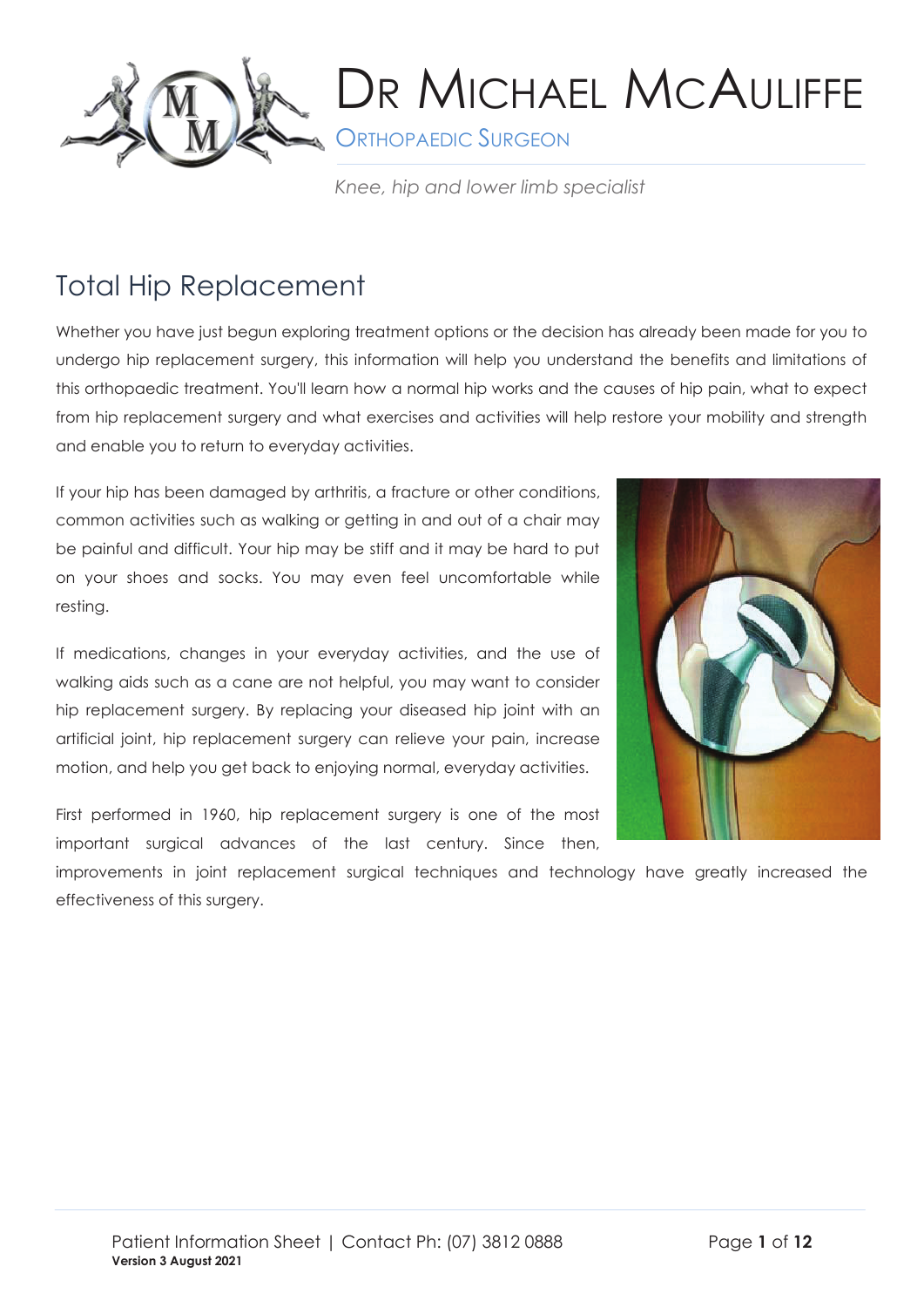

**S** ORTHOPAEDIC SURGEON

*Knee, hip and lower limb specialist*

### How the normal hip works

The hip is one of your body's largest weight-bearing joints. It consists of two main parts: a ball (*femoral head*) at the top of your thighbone (*femur*) that fits into a rounded socket (*acetabulum*) in your pelvis. Bands of tissue called ligaments (*hip capsule*) connect the ball to the socket and provide stability to the joint.

The bone surfaces of your ball and socket have a smooth durable cover of *articular cartilage* that cushions the ends of the bones and enables them to move easily.

A thin, smooth tissue called *synovial membrane* covers all remaining surfaces of the hip joint. In a healthy hip, this membrane makes a small amount of fluid that lubricates and almost eliminates friction in your hip joint.

Normally, all of these parts of your hip work in harmony, allowing you to move easily and without pain.

### Common causes of hip pain and loss of hip mobility

The most common cause of chronic hip pain and disability is arthritis. *Osteoarthritis, rheumatoid arthritis,* and *traumatic arthritis* are the most common forms of this disease.

**Osteoarthritis** usually occurs after age 50 and often in an individual with a family history of arthritis. It may be caused or accelerated by subtle irregularities in how the hip developed. In this form of the disease, the articular cartilage cushioning the bones of the hip wears away. The bones then rub against each other, causing hip pain and stiffness.

**Rheumatoid Arthritis** is an autoimmune disease in which the synovial membrane becomes inflamed, produces too much synovial fluid, and damages the articular cartilage, leading to pain and stiffness.

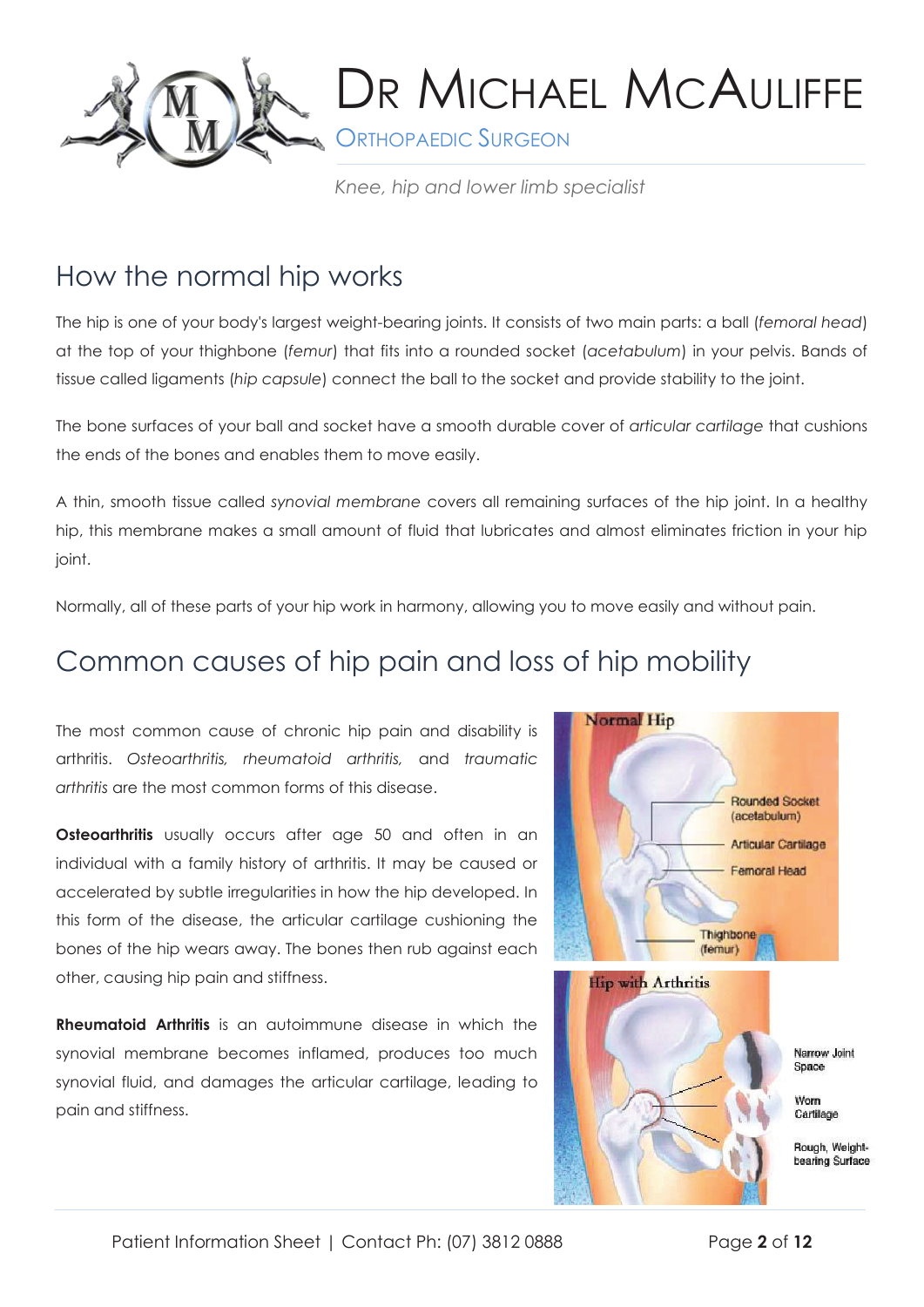

**S** ORTHOPAEDIC SURGEON

*Knee, hip and lower limb specialist*

**Traumatic Arthritis** can follow a serious hip injury or fracture. A hip fracture can cause a condition known as avascular necrosis. The articular cartilage becomes damaged and, over time, causes hip pain and stiffness.

## Is hip replacement surgery for you?

The decision whether to have hip replacement surgery should be a cooperative one between you, your family, your general practioner, and your orthopaedic surgeon. The process of making this decision typically begins with a referral by your doctor to an orthopaedic surgeon for an initial evaluation, where the following process is carried out.

- *A medical history*, information about your general health and about the extent of your hip pain and how it affects your ability to perform every day activities.
- *A physical examination* to assess your hip's mobility, strength and alignment.
- *X-rays* to determine the extent of damage or deformity in your hip.
- *Occasionally, blood tests* or other tests such as an *Magnetic Resonance Imaging (MRI)* may be needed to determine the condition of the bone and soft tissues of your hip.

Although many patients who undergo hip replacement surgery are age 60 to 80, the decision for each patient is individual and based on their particular circumstances. Recommendations for surgery are based on the extent of your pain, disability and general health status, not solely on age.

You may benefit from hip replacement surgery if:

- Hip pain limits your everyday activities such as walking or bending.
- Hip pain continues while resting, either day or night.
- Stiffness in a hip limits your ability to move or lift your leg.
- You have little pain relief from anti-inflammatory drugs.
- You have harmful or unpleasant side effects from your hip medications.
- Other treatments such as physiotherapy or the use of a gait aid such as a stick don't relieve hip pain.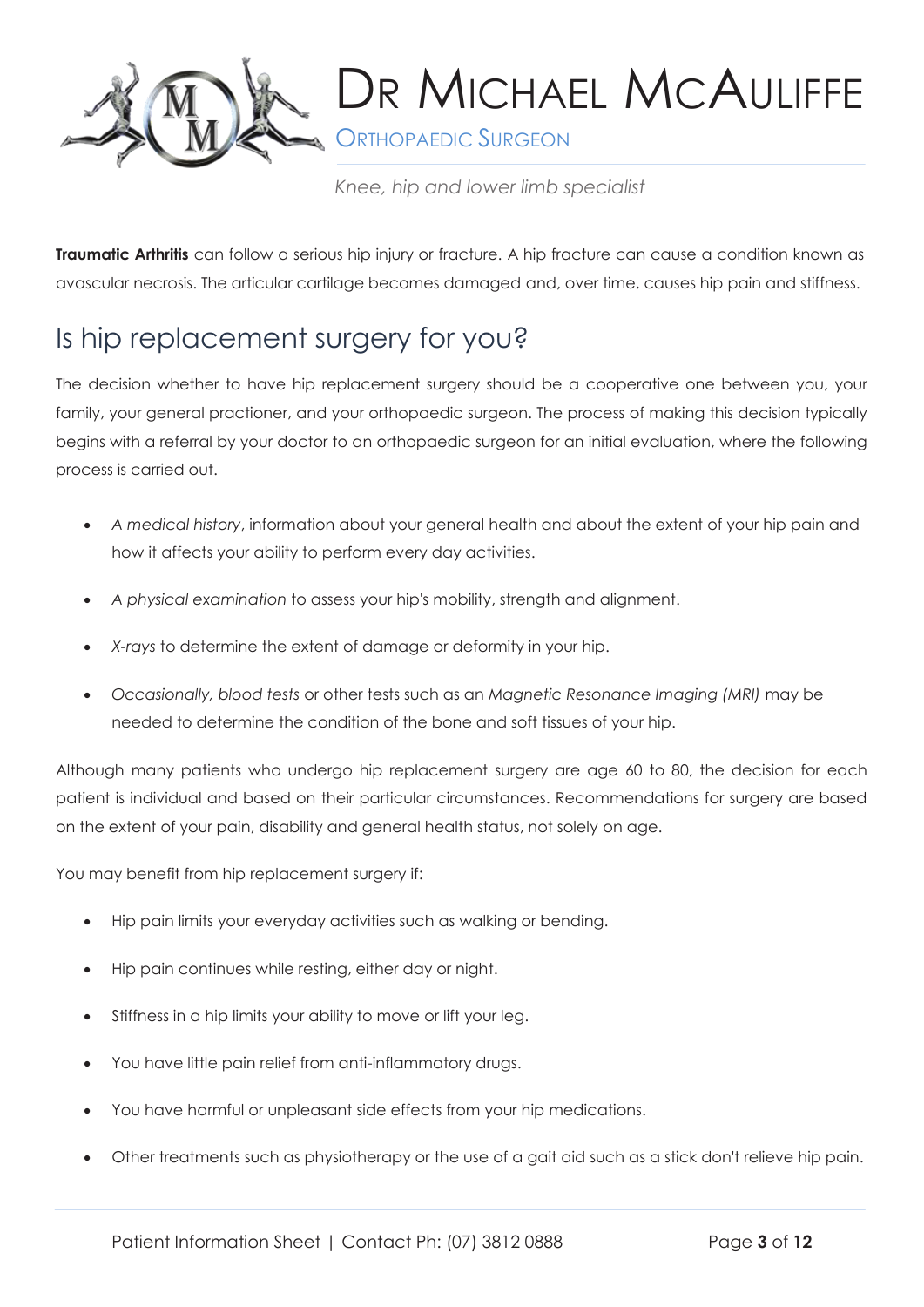

**S** ORTHOPAEDIC SURGEON

*Knee, hip and lower limb specialist*

As your surgeon I will explain the potential risks and complications of hip replacement surgery, including those related to the surgery itself and those that can occur over time after your surgery. These risks and complications are discussed later in this booklet. Please feel free to ask questions, it often helps to write a list of questions prior to your consultation and bring it along to discuss with me.

### What to expect from hip replacement surgery

An important factor in deciding whether to have hip replacement surgery is for you to gain an understanding of what the procedure can and can't do.

Most people who undergo hip replacement surgery experience a dramatic reduction of hip pain and a significant improvement in their ability to perform the common activities of daily living. However, hip replacement surgery will not enable you to do more than you could before your hip problem developed.

Following surgery, you will be advised to avoid certain activities, including jogging and high-impact sports, for the rest of your life. You may be asked to avoid specific positions of the joint that could lead to dislocation.

Even with normal use and activities, an artificial joint (prosthesis) develops some wear over time. If you participate in high-impact activities or are overweight, this wear may accelerate and cause the prosthesis to loosen and become painful.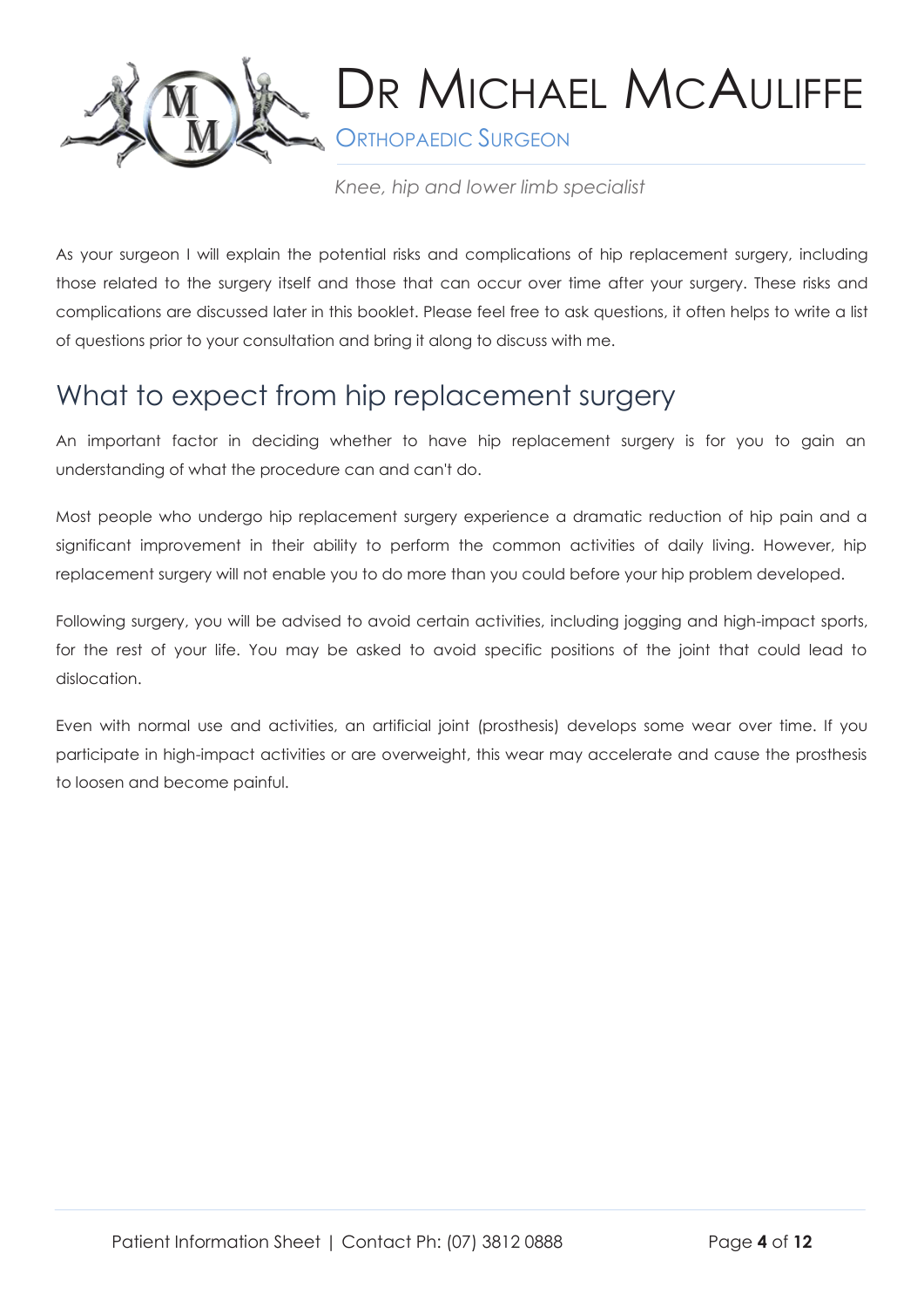

**S** ORTHOPAEDIC SURGEON

*Knee, hip and lower limb specialist*

### Preparing for surgery

**Medical Evaluation**. If you decide to have hip replacement surgery, you will be asked to have further assessment by an anaesthetist and you may be asked to see a physician. This is needed to assess your health to find and optimise conditions that could interfere with your surgery or recovery.

Tests. Several tests such as blood samples, an ECG, chest X-rays and urine samples may be needed to help plan your surgery.

**Preparing Your Skin.** Your skin should not have any infections or irritations before surgery. If either is present, contact Michael via the rooms.

**Medications**. Have a complete list of medications you are taking. You may need to stop some of these prior to surgery.

**Weight Loss**. If you are overweight, you may be asked to lose some weight before surgery to minimize the stress on your new hip, and possibly decrease the risks of surgery

**Dental Evaluation**. Infections after hip replacement are not common but can occur if bacteria enter your bloodstream. This can happen during dental procedures therefore consider getting treatment for significant dental diseases before your hip replacement surgery. Routine dental should be delayed for sometime after surgery.

**Urinary Evaluation**. Individuals with a history of recent or frequent urinary infections and older men with prostate disease should consider a urological evaluation before surgery.

**Social Planning**. Although you will be able to walk with crutches or a walker soon after surgery, you will often need some help for several weeks with such tasks as cooking, shopping, bathing and laundry. You may also benefit from a short stay in a rehabilitation unit after surgery. You can discuss this with Michael and your Physiotherapist.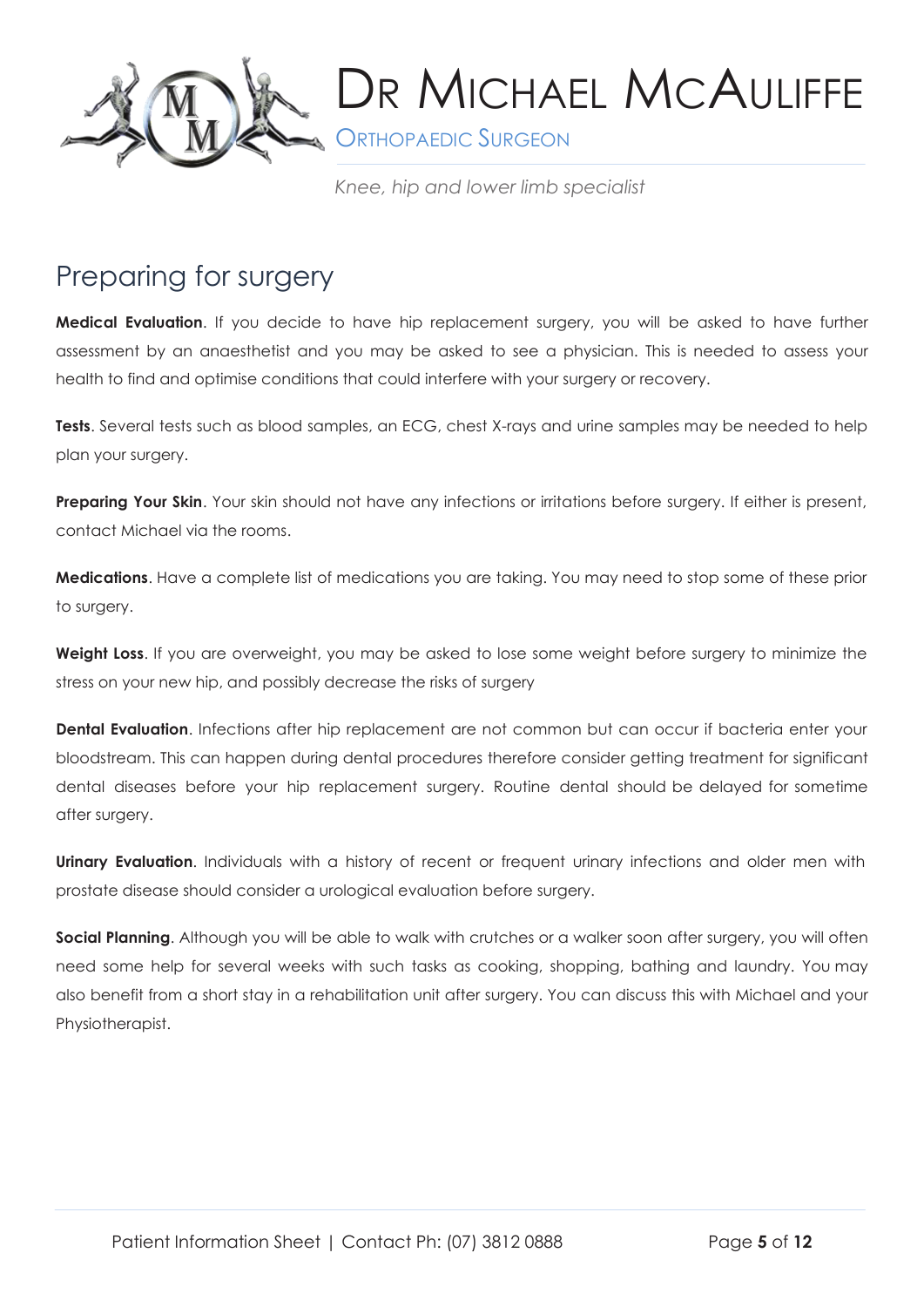

**S** ORTHOPAEDIC SURGEON

*Knee, hip and lower limb specialist*

## Home planning

Here are some items and home modifications that will make your return home easier during your recovery.

- Securely fastened safety bars or handrails in your shower or bath
- Secure handrails along all stairways
- A stable chair for your early recovery with a firm seat cushion that allows your knees to remain lower than your hips, a firm back and two arms
- A raised toilet seat
- A stable shower bench or chair for bathing
- A long-handled sponge and shower hose
- A dressing stick, a sock aid and a long-handled shoe horn for putting on and taking off shoes and socks without excessively bending your new hip
- A reacher that will allow you to grab objects without excessive bending of your hips
- Firm pillows to sit on that keep your knees lower than your hips for your chairs, sofas and car
- Removal of all loose carpets and electrical cords from the areas where you walk in your home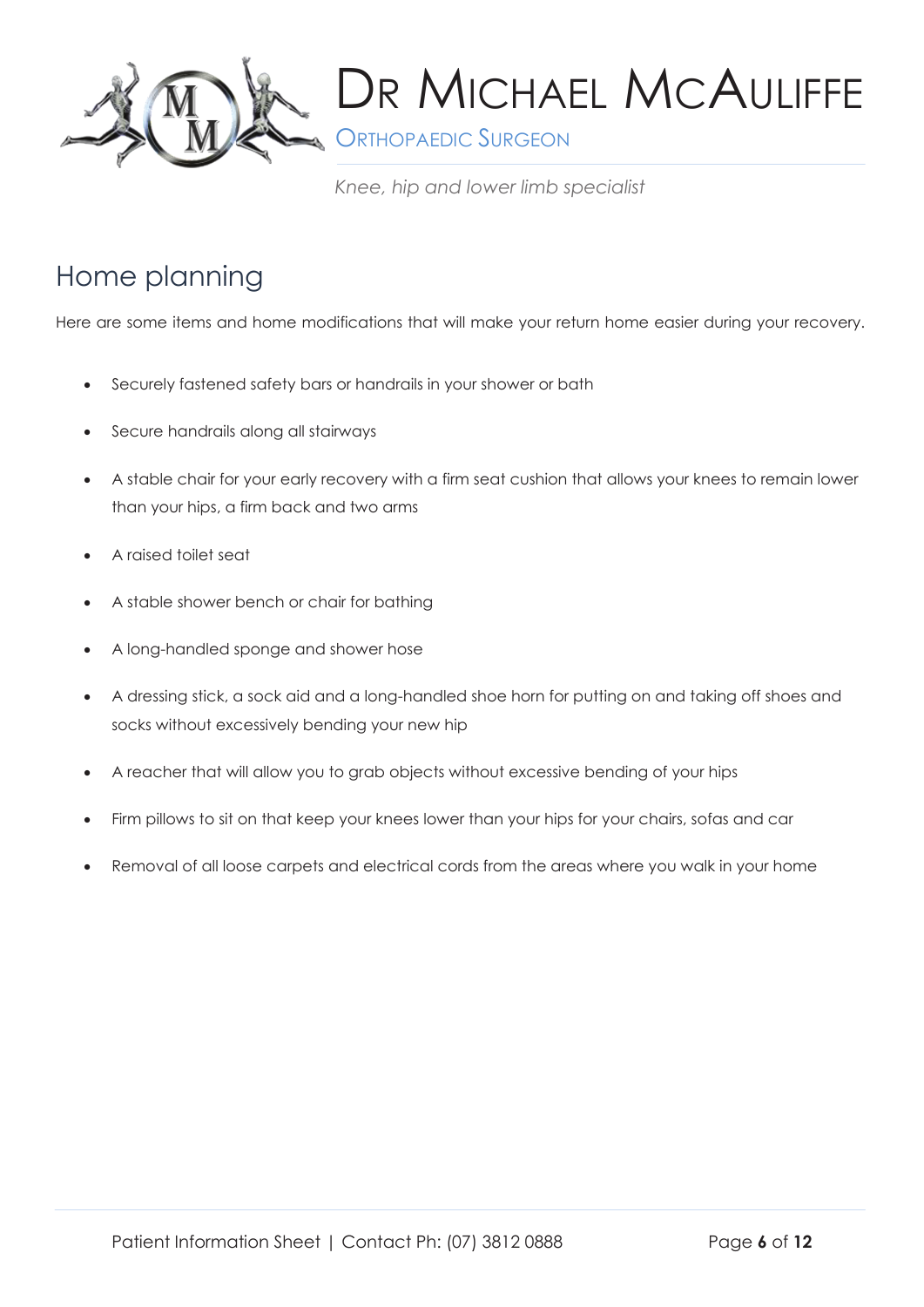

**S** ORTHOPAEDIC SURGEON

*Knee, hip and lower limb specialist*

### Your surgery

You will most likely be admitted to the hospital on the day of your surgery. Prior to admission, a member of the anaesthesia team will evaluate you. The most common types of anaesthesia for hip replacement surgery are *general anaesthesia* (which puts you to sleep throughout the procedure and uses a machine to help you breath) or *spinal anaesthesia* (which allows you to breath on your own but anaesthetizes your body from the waist down). The anaesthesia team will discuss these choices with you and help you decide which type of anaesthesia is best for you.

### Surgical Procedure

The surgical procedure usually takes 1-2 hours. The damaged cartilage and bone is removed, then new metal, plastic or ceramic joint surfaces are positioned to restore the alignment and function of your hip.

Many different types of designs and materials are currently used in artificial hip joints. All of them consist of two basic components: the *ball component* (made of a highly polished strong metal or ceramic material) and the *socket component* (a durable cup of plastic, ceramic or metal, which may have an outer metal shell).

Special surgical cement may be used to fill the gap between the prosthesis and remaining natural bone to secure the artificial joint.

A non-cemented prosthesis has also been developed which is used most often in younger, more active patients with strong bone. The prosthesis may be coated with textured metal or a special bone-like substance, which allows bone to grow into the prosthesis.

A combination of a cemented ball and a non-cemented socket may be used.

The type of prosthesis that best meets your needs is selected.



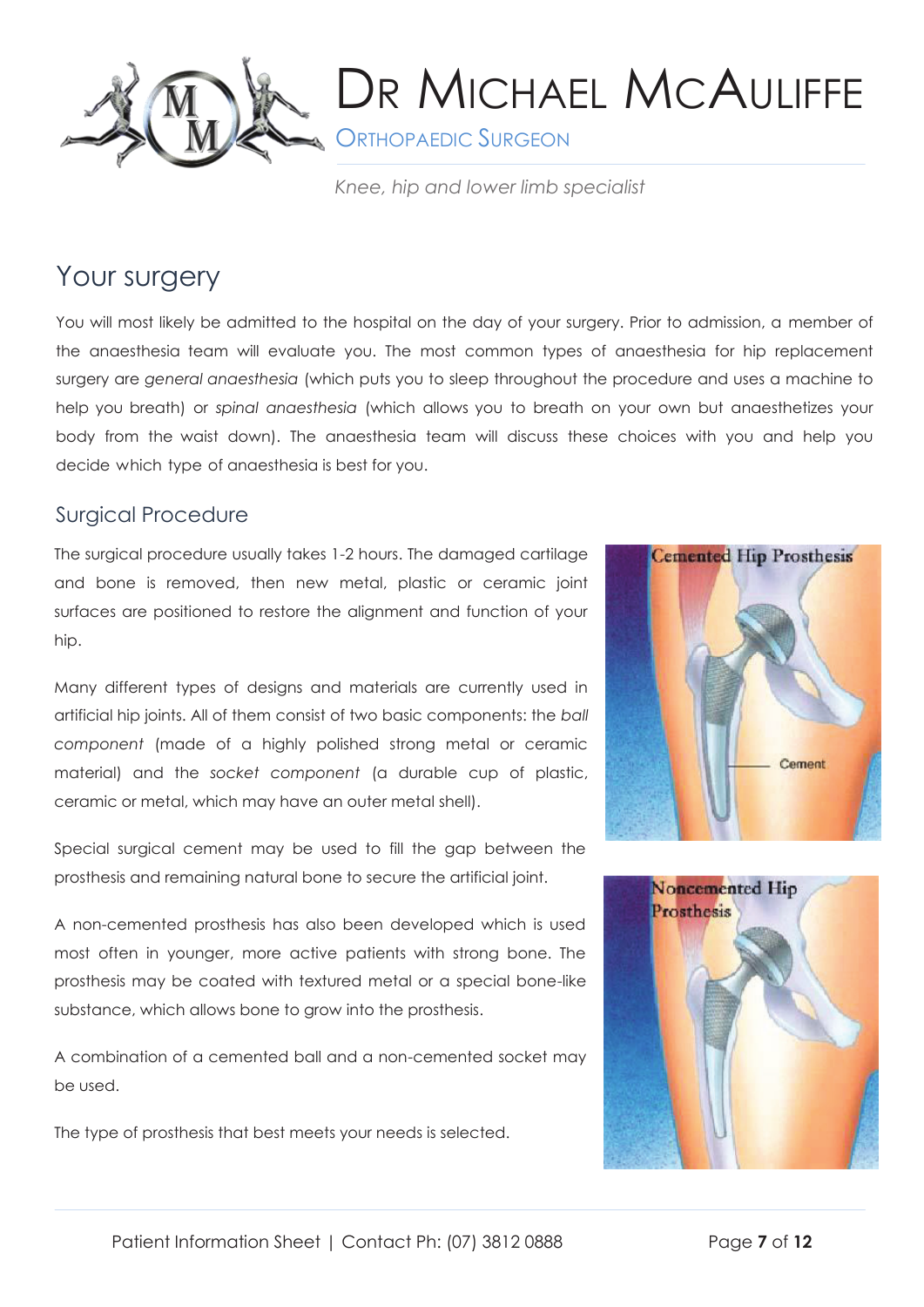

**SAU ORTHOPAEDIC SURGEON** 

*Knee, hip and lower limb specialist*

After surgery, you will be moved to the recovery room where you will remain for one to two hours while your recovery from anaesthesia is monitored. After you awaken fully, you will be taken to your hospital room.

### Your stay in the hospital

You will usually stay in the hospital for a few days. After surgery, it is normal to feel some surgical pain in your hip. Pain medication will be given to make you as comfortable as possible.

To avoid lung congestion after surgery, you will be asked to breathe deeply and cough frequently.

Walking and light activity are important to your recovery and will begin the day of or the day after your surgery. Most hip replacement patients begin standing and walking with the help of a walking support and a physiotherapist the day after surgery. The physiotherapist will teach you specific exercises to strengthen your hip and restore movement for walking and other normal daily activities.

#### Possible complications after surgery

The complication rate following hip replacement surgery is low. Serious complications, such as joint infection, occur in less than 2 percent of patients. Major medical complications, such as heart attack or stroke, occur even less frequently. However, chronic illnesses may increase the potential for complications. Although uncommon, when these complications occur they can prolong or limit your full recovery.

Blood clots in the leg veins or pelvis are the most common complication of hip replacement surgery. You will be prescribed one or more measures to prevent blood clots from forming in your leg veins or becoming symptomatic. These measures may include special support stockings, inflatable leg coverings, ankle exercises and blood thinners. You will be individually risk assessed for this prior to surgery by our rooms Practice Nurse and Dr McAuliffe

Leg-length inequality may occur or may become or seem worse after hip replacement. Other factors including the stability and biomechanics of the hip are important in ultimately determining leg lengths during the operation. Some patients may feel more comfortable with a shoe lift after surgery.

Other complications such as dislocation, nerve and blood vessel injury, bleeding, fracture and stiffness can occur. In a small number of patients, some pain can continue, or new pain can occur after surgery.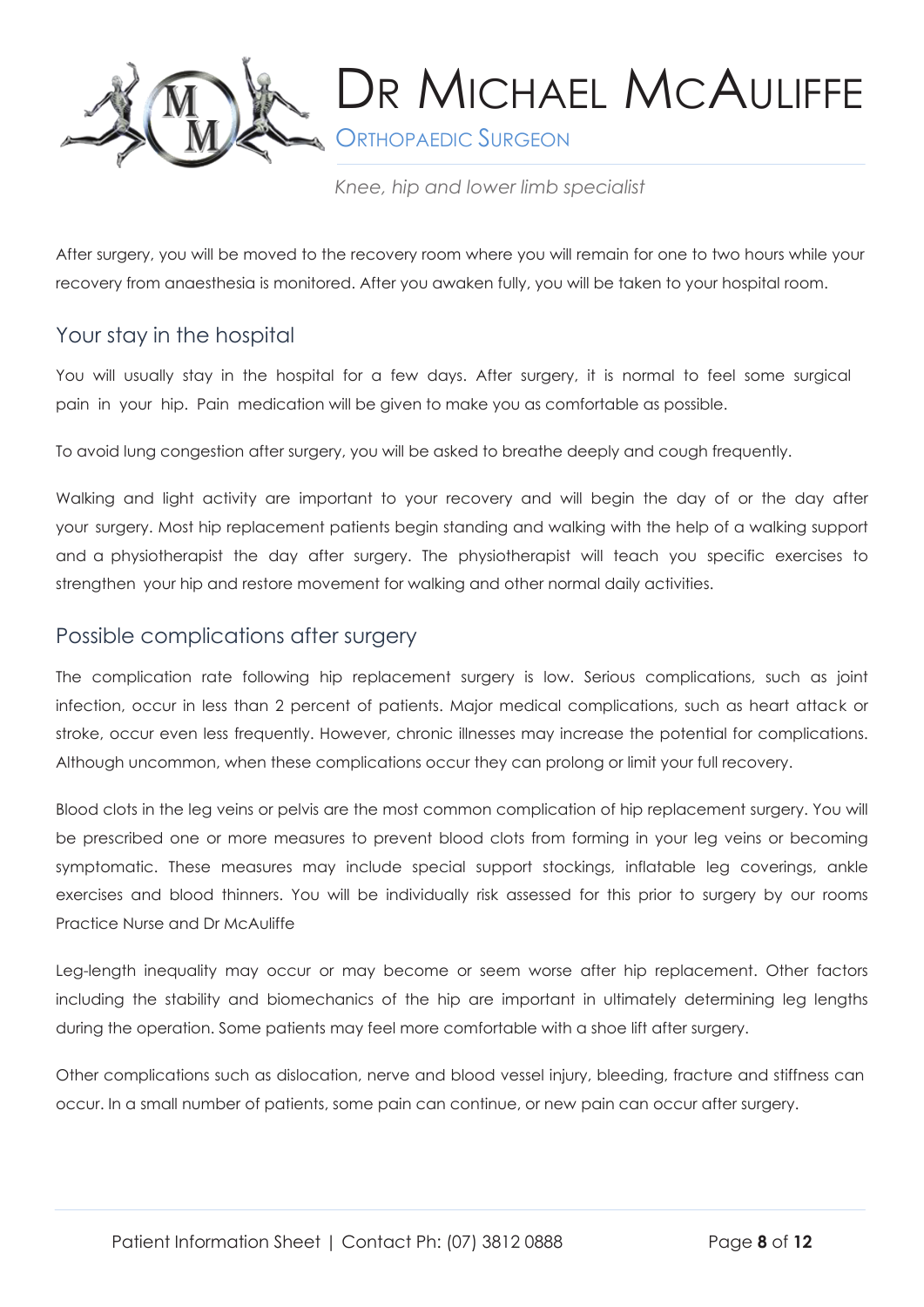

**SURGEON** 

*Knee, hip and lower limb specialist*

### Your recovery at home

The success of your surgery will also depend on how well you follow instructions at home during the first few weeks after surgery. This booklet along with the discharge information you receive from hospital will help in your recovery.

**Wound Care**. You will have sutures beneath your skin. The dressing can be removed about two weeks after surgery. Avoid getting the wound wet until it has thoroughly sealed and dried. A bandage may be placed over the wound to prevent irritation from clothing or support stockings. We recommend you see your GP 2 weeks after surgery to remove your dressing and review your wound.

**Diet**. Some loss of appetite is common for several weeks after surgery. A balanced diet is important to promote proper tissue healing and restore muscle strength. Be sure to drink plenty of fluids in order to avoid constipation, which is a common side effect of some pain medication. Dr McAuliffe will send you home with medication that will also assist in preventing constipation.

**Activity**. Exercise is a critical component of home care, particularly during the first few weeks after surgery. You should be able to resume most normal light activities of daily living within three to six weeks following surgery. Some discomfort with activity and at night is common for several weeks.

Your activity program should include:

- A graduated walking program, initially in your home and later outside
- Resuming other normal household activities
- Resuming sitting, standing, walking up and down stairs
- Specific exercises several times a day to restore movement
- Specific exercises several times a day to strength your hip joint

## Driving After Surgery

It is safe to resume driving after hip replacement surgery once you are able to perform an "emergency stop" and you are no longer taking narcotic pain killers. The timing of this is usually between 4 to 6 weeks after surgery. If you have any concerns about driving, please discuss this with Michael or your GP. (This advice is based on recommendations from the Australian Arthroplasty Association).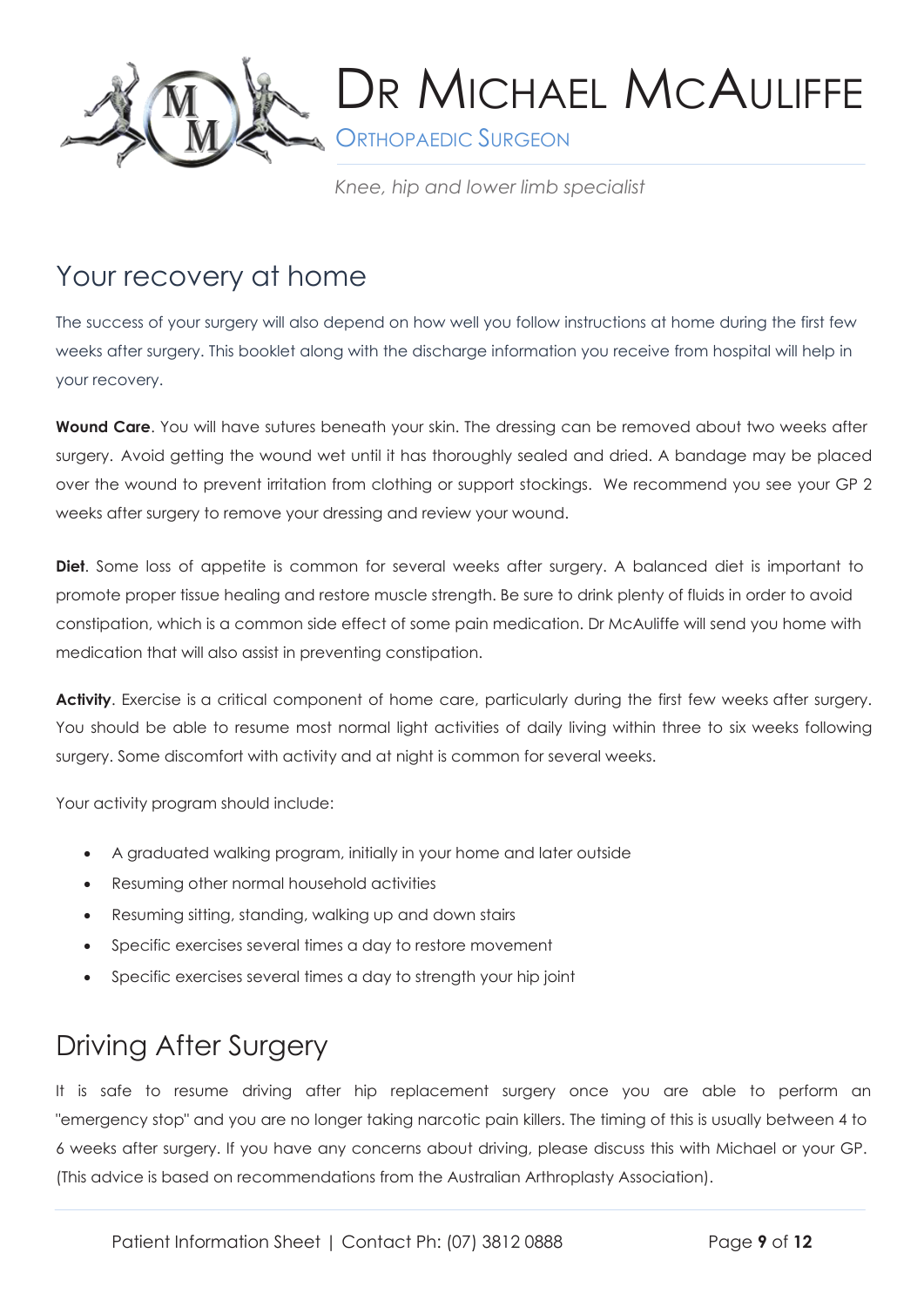

**S** ORTHOPAEDIC SURGEON

*Knee, hip and lower limb specialist*

### Avoiding problems after surgery

**Blood Clot Prevention**. Follow all instructions carefully to minimize the potential risk of blood clots, which can occur during the first several weeks of your recovery.

Warning signs of possible blood clots include:

- Pain in your calf and leg, unrelated to your incision
- Tenderness or redness of your calf
- Swelling of your thigh, calf, ankle or foot

Warning signs that a blood clot has traveled to your lung include:

- Shortness of breath
- Chest pain, particularly with breathing

Notify Michael or your GP immediately if you develop any of these signs.

### Preventing infection

The most common causes of infection following hip replacement surgery are from bacteria that enter the bloodstream as a result of other infections such as; urinary tract infections, or skin infections. These bacteria can lodge around your prosthesis. It is important to see your GP for treatment of these conditions if they occur.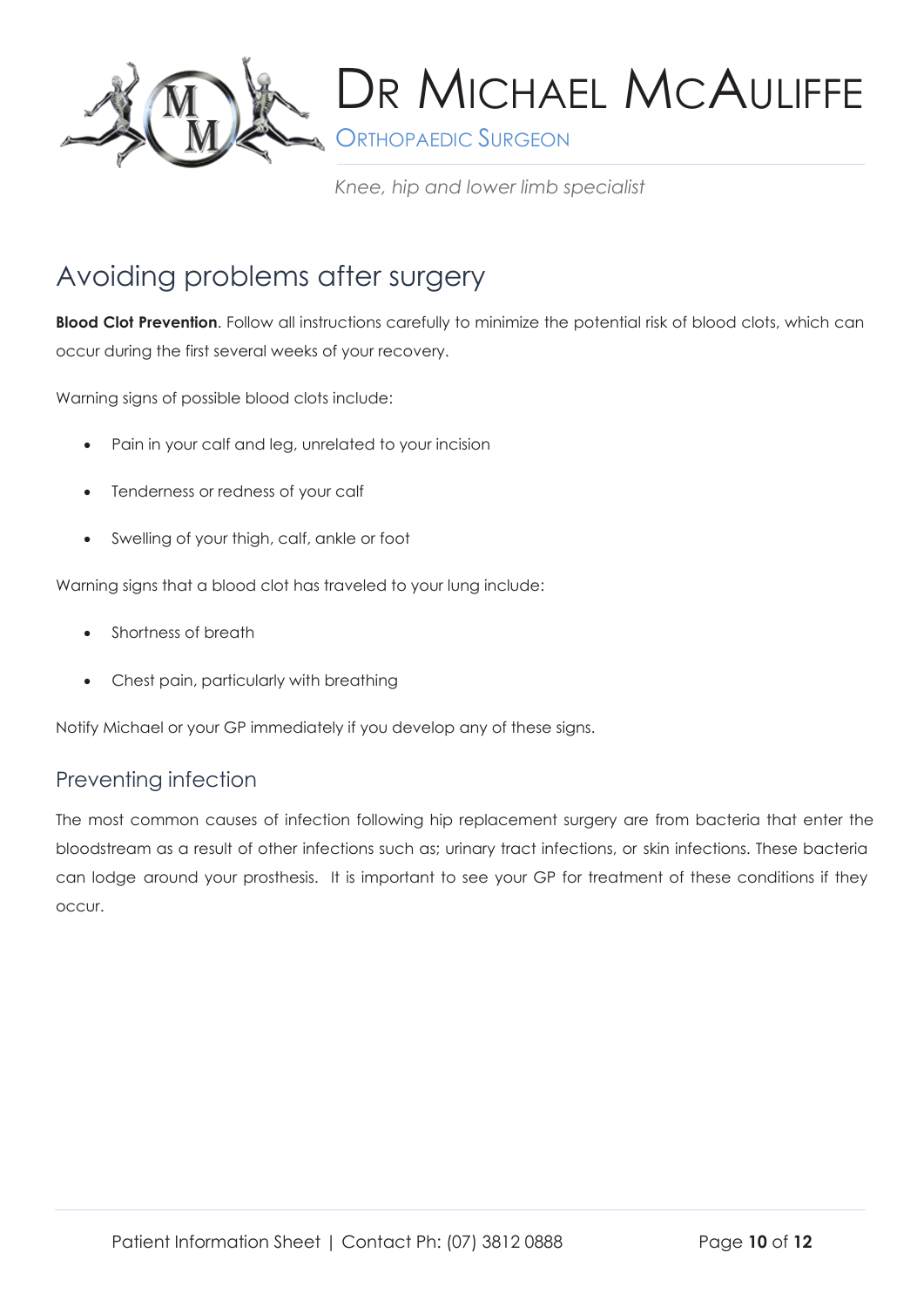

**S** ORTHOPAEDIC SURGEON

*Knee, hip and lower limb specialist*

Warning signs of a possible hip replacement infection are:

- Persistent fever
- Shaking chills
- Increasing redness, tenderness or swelling of the hip wound
- Drainage from the hip wound
- Increasing hip pain with both activity and rest

Notify Michael or your GP immediately if you develop any of these signs.

### Avoiding falls

A fall during the first few weeks after surgery can damage your new hip and may result in a need for more surgery. Stairs are a particular hazard until your hip is strong and mobile. You should use a cane, crutches, a walker or handrails, or have someone help you until you improve your balance, flexibility and strength.

The physiotherapist in conjunction with myself will help you decide what assistive aides will be required following surgery, and when those aides can safely be discontinued.

#### Other precautions

To assure proper recovery and prevent dislocation of the prosthesis, you must take special precautions. Do not cross your legs. Do not bend your hips more than a right angle (90 degrees). Do not turn your feet excessively inward or outward. Use a pillow between your legs at night when sleeping until you are advised that you can remove it. If you have any queries please ask Michael or your physiotherapist prior to your discharge from the hospital.

#### Dental Procedures

The Australian Arthroplasty Society has recommended that there may be a need to have prophylactic (preventative) antibiotics prior to undergoing dental procedures (if immunocompromised or there are concerns about mouth infection). If you are planning major dental work, please contact the rooms for advice and be sure to notify your dentist about your hip replacement.